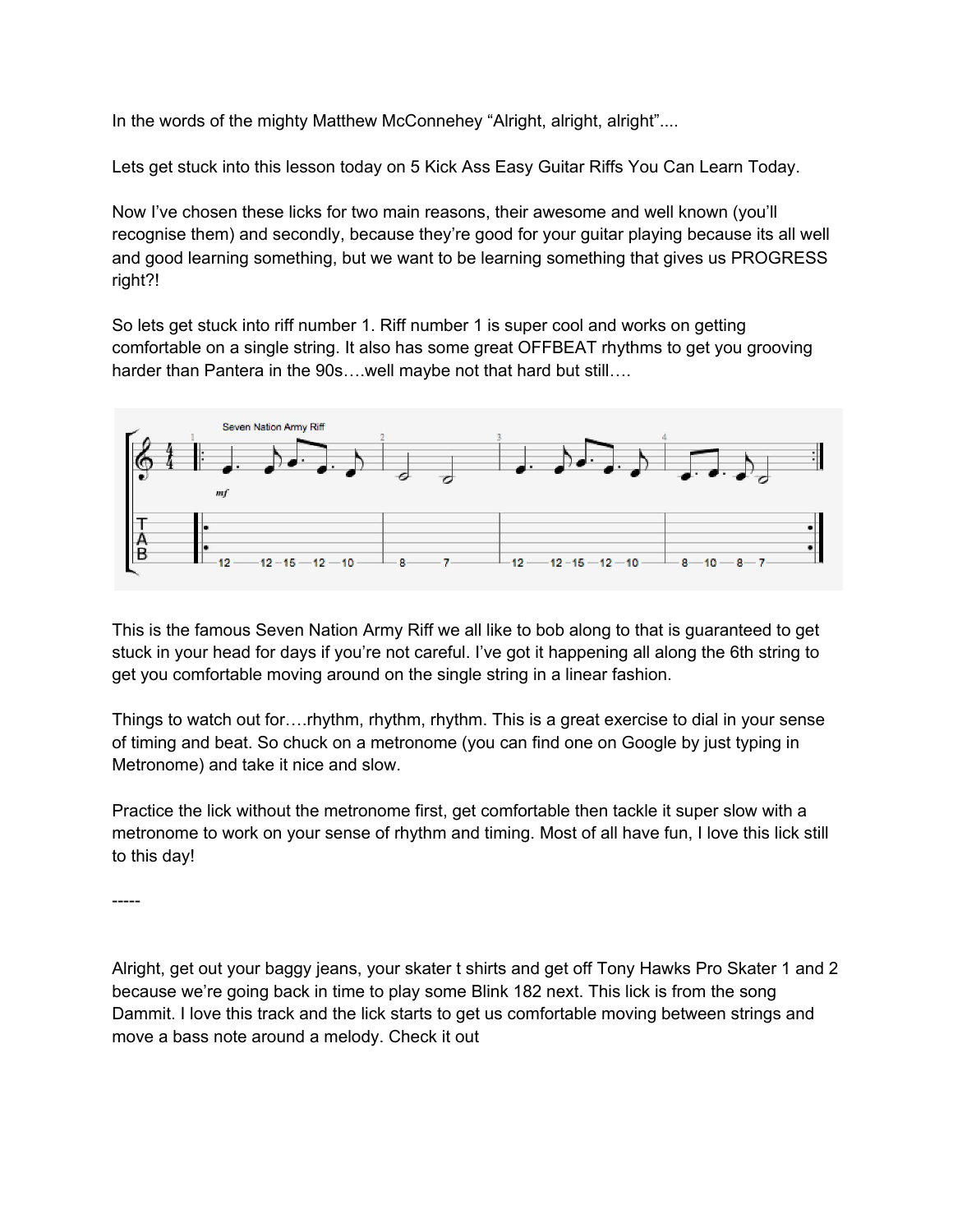

Take this one nice and slow, its got some cool rhythm stuff happening so make sure you dial that in and work on moving your fingers around the melody that happens on the 4th string with the bass notes that move between the 5th and 6th string. Truly, a kick ass riff! I love it!!!

-----

Now, lick number 3, this is where we go waaaaay back in our time machine to the golden era and we visit a true timeless classic. Say hello to Sweet Home Alabama. This riff is guarenteed to have you breaking out a sing along like no ones business (sorry neighbours!).

Great exercise for your right hand, and learning to move across and over strings just like Dammit but now focusing more on using some chord shapes (D, Cadd9 and G). Cool!



There's some great work in the "tail" licks to these riffs as well that will get you working up a sweat. So again, take it slow and easy and have fun with it!

-----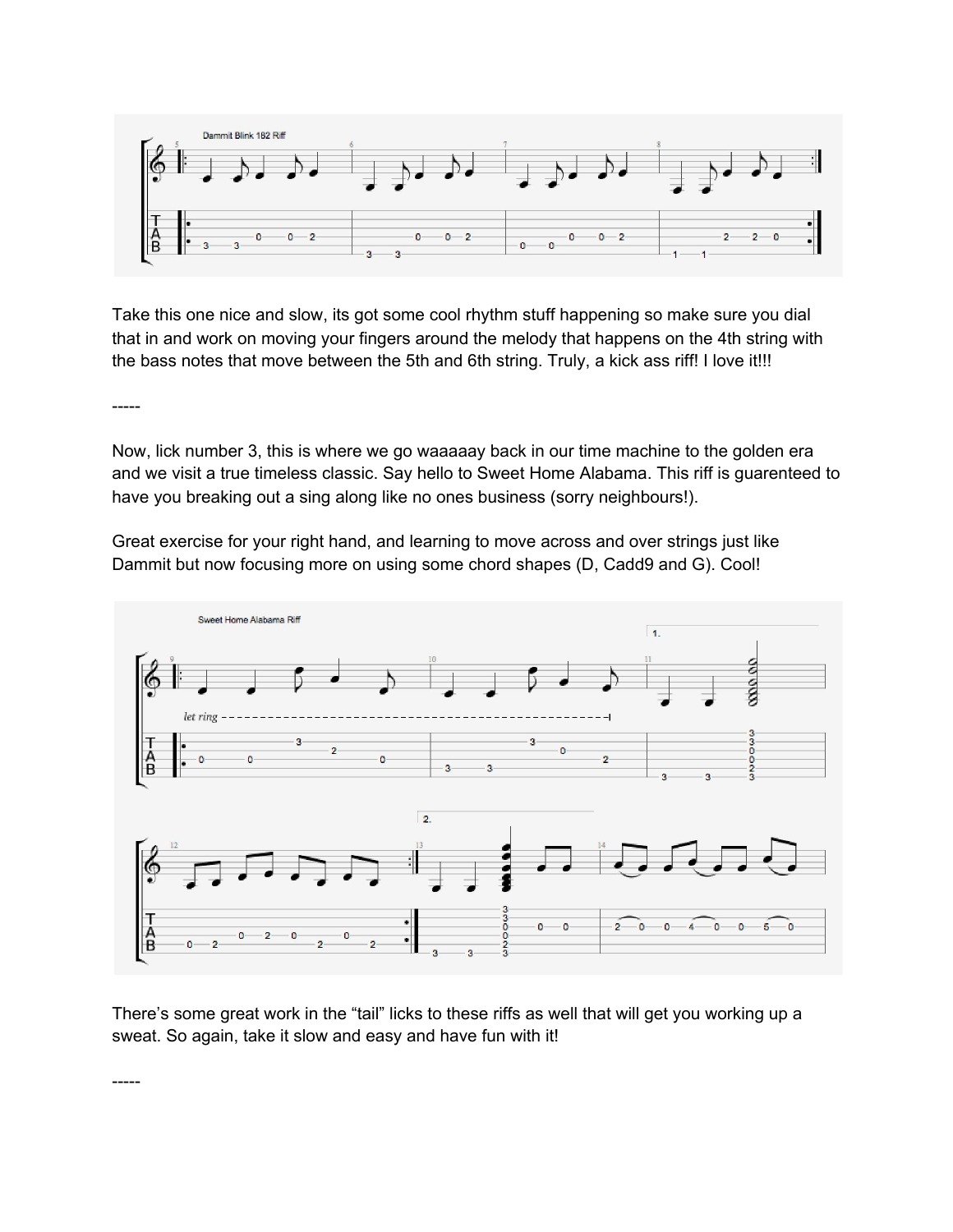Lets get badass now. I'm a Metallica hardcore fan so I can't go a lesson without bringing that up!!! This song needs no introduction but WE'RE OFF TO NEVER NEVER LAND!!!!



Great little lick that focuses on string changing and moving over the strings move. Also some cool little off beat rhythms near the end of the lick so enjoy this one!

----

Last but not least lets get proper "Dad/Mum" on this lick and behave like actual grown ups…..we're gonna play a classy, cheesy blues cliche lick thats a lot of fun. I've thrown in two octaves just to keep you working and introduce you more to lead guitar playing. Have fun….and dont be me and drop this on your band at random moments (badum ting!)